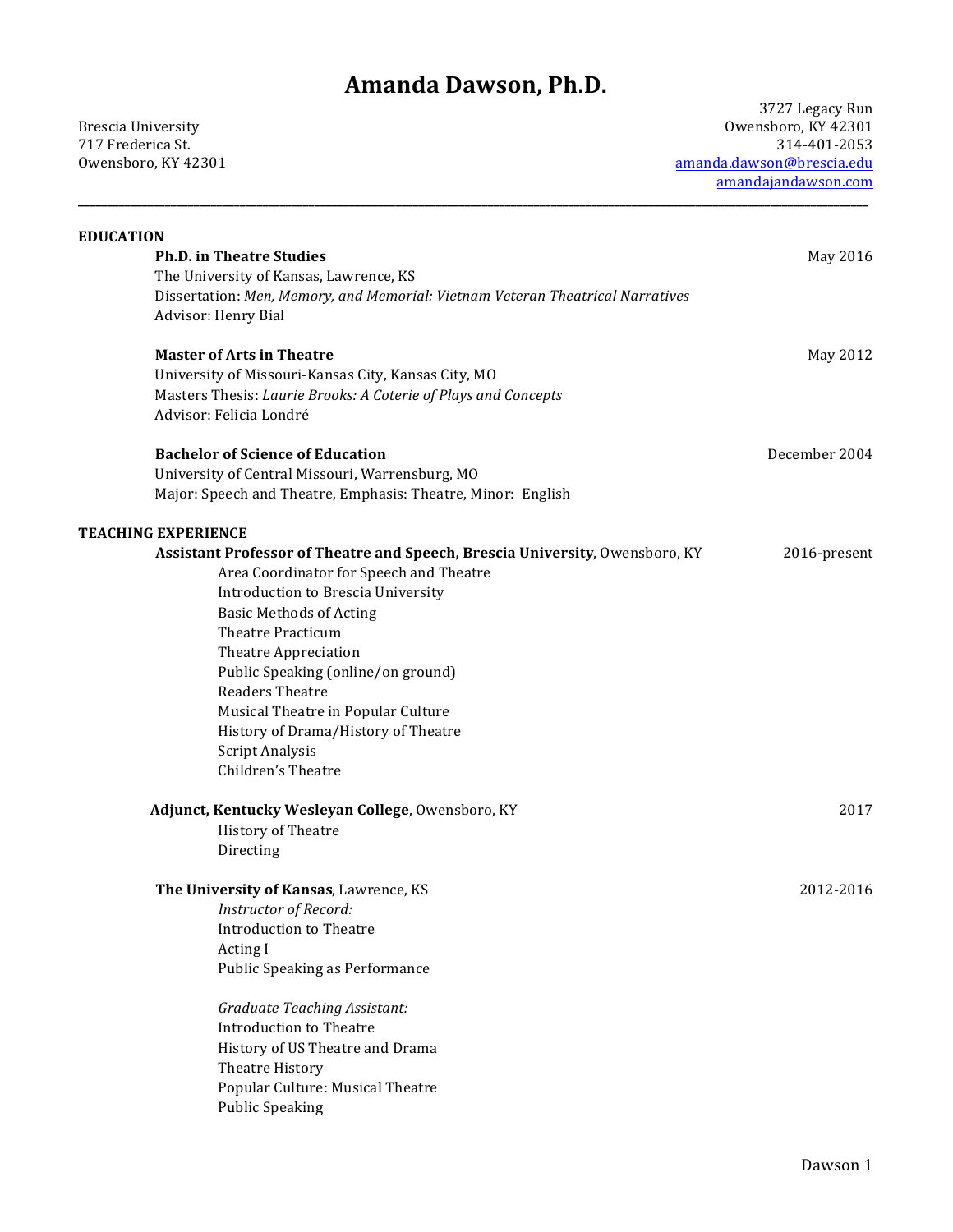| Guest Lectures:<br>Teaching Theatre in Middle/Secondary Schools<br>Adaptation/Dramaturgy<br>Script Analysis<br><b>Introduction to Theatre</b>    |             |
|--------------------------------------------------------------------------------------------------------------------------------------------------|-------------|
| University of Missouri-Kansas City, Kansas City, MO                                                                                              | 2010-2012   |
| Graduate Assistant:                                                                                                                              |             |
| <b>Foundations of Theatre</b>                                                                                                                    |             |
| John F. Hodge High School, St. James, MO                                                                                                         | 2007-2009   |
| Courses Taught: Theatre Arts I, II, Speech II, Shakespeare I, II,                                                                                |             |
| Contemporary Literature I, II, English II, English III, Mystery Literature,                                                                      |             |
| Science Fiction Literature, Novel I, II                                                                                                          |             |
| Activities: Theatre Director, Assistant Speech and Debate Coach, Drama Club Sponsor                                                              |             |
| Kingman High School, Kingman, AZ                                                                                                                 | 2005-2007   |
| Courses Taught: Drama I, Drama II, Drama III, Technical Theatre, English II                                                                      |             |
| Activities: Theatre Director, Drama Club Sponsor                                                                                                 |             |
| University of Central Missouri, Warrensburg, MO                                                                                                  | Spring 2005 |
| Graduate Assistant:                                                                                                                              |             |
| Theatre in Western Civilization                                                                                                                  |             |
| <b>Guest Lecture</b>                                                                                                                             |             |
| Vietgone Dramaturgy (Skype), Southern Utah University                                                                                            | Spring 2018 |
| What to Expect - High School Speech and Theatre, Ottawa University                                                                               | Spring 2014 |
| <b>AWARDS AND HONORS</b>                                                                                                                         |             |
| Joseph R. Roach Dissertation Award: The University of Kansas                                                                                     | 2015        |
| Graduate Student Research Competition Presentation Award: The University of Kansas                                                               | 2015        |
| Ambrose Saricks Family Scholarship: The University of Kansas                                                                                     | 2014        |
| Ethel Hinds Burch Teaching Award: The University of Kansas                                                                                       | 2013        |
| Tom Young Teaching Excellence Award: Camellot Academy                                                                                            | 2013        |
| Rookie of the Year Teaching Award: Kingman High School                                                                                           | 2006        |
| <b>PUBLICATIONS</b>                                                                                                                              |             |
| <b>Under Review</b>                                                                                                                              |             |
| "Apocalypse Now: Performing Imperialism, Nationalism, and the Apocalypse," Popular Culture Studies<br>Journal. (Received a revise and resubmit.) |             |
| "Blood and Body: Communion in Postmodern Drama," Ecumenica. (Received a revise and resubmit.)                                                    |             |
| <b>Digital Publications</b>                                                                                                                      |             |
| "Goin' to Kansas City: Dramaturgy Open Office Hours Branches Out," HowlRound.com                                                                 | 2016        |
| http://howlround.com/goin-to-kansas-city-dramaturgy-open-office-hours-branches-out                                                               |             |
| "The Time is Now: Discovering Emotional Dramaturgy," HowlRound.com                                                                               | 2015        |
| http://howlround.com/the-time-is-now-discovering-emotional-dramaturgy                                                                            |             |
| "Outside Academia, Volume 7: David Escoffery," Professional Profile for American Society for                                                     | 2015        |
| Theatre Research-New Paradigms in Graduate Education.                                                                                            |             |
| http://www.astr.org/blogpost/989214/217593/Outside-Academia-Volume-7-David-Escoffery                                                             |             |
| Outside Academia, Volume 1: Ken Cerniglia," Professional Profile for American Society for                                                        | 2014        |
| Theatre Research-New Paradigms in Graduate Education.                                                                                            |             |
| http://www.astr.org/blogpost/989214/194938/Outside-Academia-Volume-1-Ken-Cerniglia                                                               |             |
| "Seasons of War," HowlRound.com                                                                                                                  | 2014        |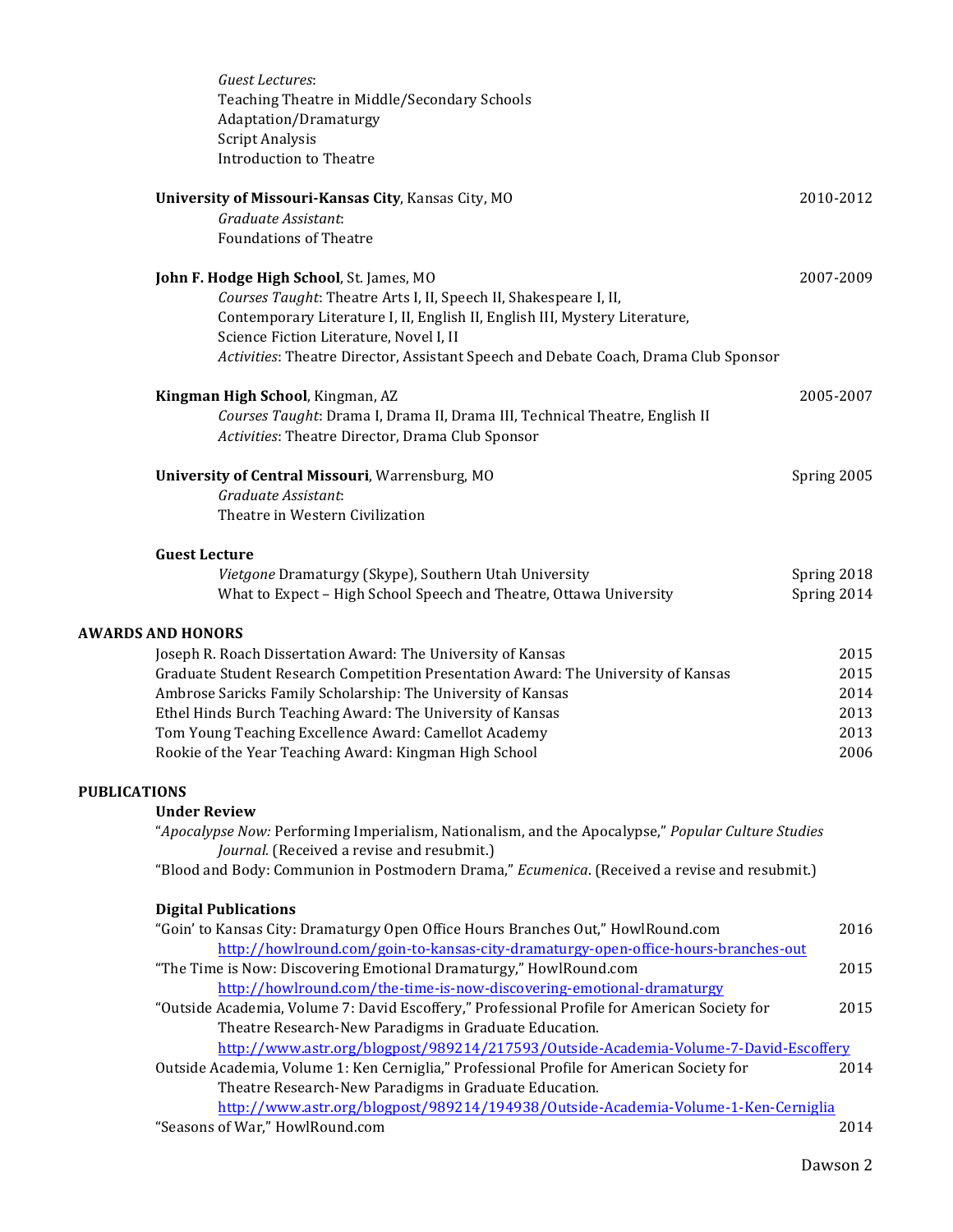| http://howlround.com/seasons-of-war                                                                                                                                            |      |
|--------------------------------------------------------------------------------------------------------------------------------------------------------------------------------|------|
| "Playing Gay: LGBT Student Experiences in 'Gay Plays," HowlRound.com                                                                                                           | 2014 |
| http://howlround.com/playing-gay-lgbt-students-experiences-in-"gay-plays                                                                                                       |      |
| "Fast Food Dramaturgy," HowlRound.com                                                                                                                                          | 2014 |
| http://howlround.com/fast-food-dramaturgy                                                                                                                                      |      |
| <b>Book Reviews</b>                                                                                                                                                            |      |
| Review of Contemporary Wars on the British Stage by Sara Soncini. Journal of Dramatic Theory                                                                                   |      |
| and Criticism. Vol. 32.2 (2018).                                                                                                                                               |      |
| Review of Imagining Human Rights in Twenty-First-Century Theater edited by Florian N. Becker,<br>Paola S. Hernández, and Brenda Werth. Theatre History Studies Vol. 35 (2016). |      |
| Review of Justified and Philosophy: Shoot First, Think Later edited by Rod Carveth and Robert Arp.<br>The Popular Culture Studies Journal Vol. 3 (2015): p. 610-614.           |      |
| Review of Spectacles of Reform: Theater and Activism in Nineteenth-Century America by Amy Hughes.                                                                              |      |
| Theatre History Studies Vol. 33 (2014): p. 253-256.                                                                                                                            |      |
| <b>University Publications</b>                                                                                                                                                 |      |
| "Ah Wilderness! at Riverside," UMKC Theatre Training News. UMKC Theatre Publication,                                                                                           | 2012 |
| College of Arts and Sciences.                                                                                                                                                  |      |
| "Willa Kim: Designer and Darling," UMKC Theatre Training News. UMKC Theatre Publication,                                                                                       | 2012 |
| College of Arts and Sciences.                                                                                                                                                  |      |
| "Union Workers: Working Designers," UMKC Theatre Training News. UMKC Theatre Publication,                                                                                      | 2012 |
| College of Arts and Sciences.                                                                                                                                                  |      |
| <b>SCHOLARLY PRESENTATIONS</b>                                                                                                                                                 |      |
| "Performing as Professor: Practicing What We Preach," Mid-America Theatre                                                                                                      | 2020 |
| Conference, Chicago, IL, Mar. 5-8.                                                                                                                                             |      |
| Panelist, Best Practices for Advising the Student-led Production Company or Drama Club,                                                                                        | 2019 |
| Association of Theatre in Higher Education (ATHE), Orlando, FL. Aug. 7-11.                                                                                                     |      |
| Panelist, Alt-Ac Careers Roundtable, Association of Theatre in Higher Education (ATHE)                                                                                         | 2018 |
| Conference, Boston, MA. Aug. 2-5.                                                                                                                                              |      |
| Critical Thinking Assignment Design Workshop, Brescia University, Apr. 13.                                                                                                     | 2018 |
| "Tell Your Story: Engage Your Students," Brescia University Faculty Development<br>Fall Institute, Sept. 19.                                                                   | 2017 |
| Dissertation, Men, Memory, and Memorial: Vietnam Veteran Theatrical Narratives,                                                                                                | 2017 |
| Resist and Respect: Kansans respond to the Vietnam War at the University of Kansas,<br>Lawrence, KS. Sept. 14-Jan. 12                                                          |      |
| "Challenging Aristotle: Teaching the Visual-Visual Dramaturgy," Association of Theatre in                                                                                      | 2017 |
| Higher Education (ATHE) Conference, Las Vegas, NV. Aug. 2-5.                                                                                                                   |      |
| "Engagement and Empowerment Through Storytelling," Teaching and Learning Symposium,                                                                                            | 2017 |
| University of Southern Indiana, Evansville, IN. Jan. 26.<br>"Transgressive Voices: Soldiers Transition Home," American Society for Theatre                                     | 2016 |
| Research (ASTR) Conference, Minneapolis, MN. Nov. 3-6.                                                                                                                         |      |
| "Hidden Scars: Wounds of the Mind and Body in the Vietnam Veteran," Association of                                                                                             | 2016 |
| Theatre in Higher Education (ATHE) Conference, Chicago, IL. Aug. 10-14.                                                                                                        |      |
| "Then and Now: Race and the Vietnam War," Mid-America Theatre Conference (MATC),                                                                                               | 2016 |
| Minneapolis, MN. Mar. 17-20.                                                                                                                                                   |      |
| Dramaturg, Plays in Progress and Playwriting Symposium's Dramatists Play Lab, Mid-America                                                                                      | 2016 |
| Theatre Conference (MATC), Minneapolis, MN. Mar. 17-20.                                                                                                                        |      |
| "Men and Memory: Dramaturgy of the Vietnam Veteran," Literary Managers and Dramaturgs of the<br>Americas (LMDA) Conference, New York, NY. June 25-28.                          | 2015 |
| "Archiving the Wounds of the Vietnam Veteran," Graduate Research Competition Winner (Poster                                                                                    | 2015 |
| Session). The University of Kansas, Lawrence, KS. Mar. 30.                                                                                                                     |      |
| "Vietnam Veterans: Performing the Wounds of War," American Society for Theatre Research                                                                                        | 2014 |
|                                                                                                                                                                                |      |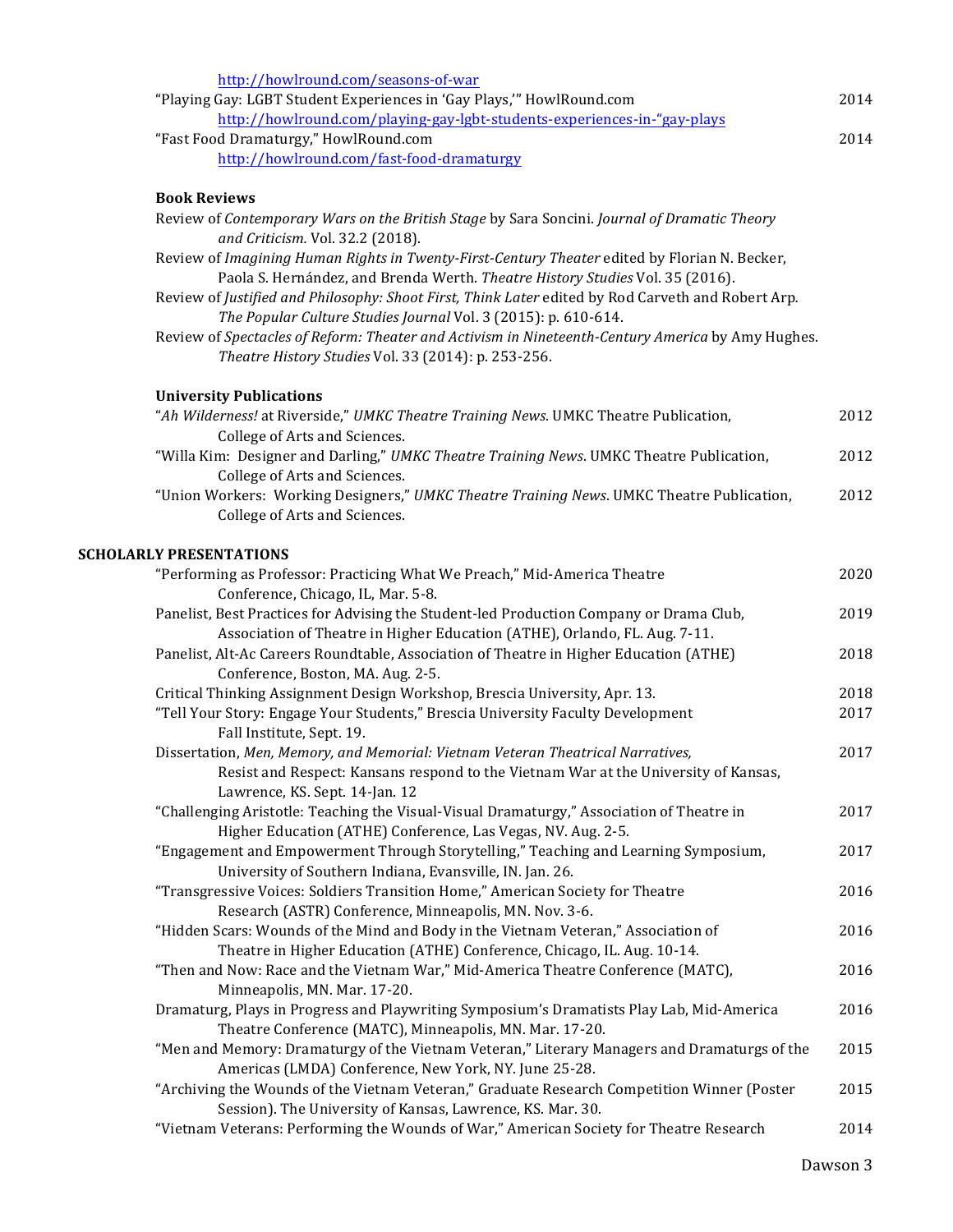| (ASTR) Conference, Baltimore, MD. Nov. 20-23.                                                    |      |
|--------------------------------------------------------------------------------------------------|------|
| "Dreaming of War: Hoping to Escape," Association for Theatre in Higher Education (ATHE)          | 2014 |
| Conference, Phoenix, AZ. July 24-27.                                                             |      |
| "How 'Efficiency' Translates as Nativism in an Alternative Reading of The Adding Machine,"       | 2014 |
| Association for Theatre in Higher Education (ATHE) Conference, Phoenix, AZ. July 24-27.          |      |
| "The Large and In-Charge Liliom: Billy BIGelow is Bustin' Out All Over," American Society for    | 2013 |
| Theatre Research (ASTR) Conference, Dallas, TX. Nov. 7-10.                                       |      |
| "Playing Gay: A Conversation with LGBT Students Learning Through 'Gay Plays," Association for    | 2013 |
| Theatre in Higher Education (ATHE) Conference, Orlando, FL. Aug. 1-4.                            |      |
| Actor in the New Play Development Workshop, Association for Theatre in Higher Education (ATHE)   | 2013 |
| Conference, Orlando, FL. Aug. 1-4.                                                               |      |
| Dramaturg in the Playwriting Symposium, Mid-America Theatre Conference (MATC), St. Louis, MO.    | 2013 |
| Mar. 7-10.                                                                                       |      |
| "The Journey of Just Asking and Just Telling," Mid-America Humanities Conference, Lawrence,      | 2013 |
| KS. Apr. 3-4.                                                                                    |      |
| "Communicating Democracy: Bullying in Education," Central States Communication Association       | 2013 |
| Conference, Kansas City, MO. Apr. 3-7.                                                           |      |
| "Laurie Brooks: A Coterie of Plays and Concepts," American Alliance for Theatre Education (AATE) | 2012 |
| Conference, Lexington, KY. Aug. 7-12.                                                            |      |
|                                                                                                  |      |
| <b>PROFESSIONAL SERVICE</b>                                                                      |      |

## **Profession**

| Board of Directors (Programming and Marketing Committees), Theatre Workshop of<br>Owensboro, KY.                             | 2019-present         |
|------------------------------------------------------------------------------------------------------------------------------|----------------------|
| Conference Planner: Theatre and Social Change (TASC) Focus Group, Association of<br>Theatre in Higher Education (ATHE).      | 2018-present         |
| Associate Vice President of Communications and Newsletter Editor: Literary Managers<br>of Dramaturgs of the Americas (LMDA). | 2018-present         |
| Programing Committee, Play Reading Committee: Theatre Workshop of Owensboro, KY.                                             | 2017-2019            |
| Adjudicator, Workshop Leader: Kentucky Thespian Festival, Owensboro, KY.                                                     | Fall 2017, Fall 2018 |
| Pre-Conference Planner: Theatre and Social Change (TASC) Focus Group, Association of                                         | Summer 2018          |
| Theatre in Higher Education (ATHE).                                                                                          |                      |
| Communication Committee (Social Media Team): Literary Managers and Dramaturgs of                                             | 2016-2018            |
| the Americas (LMDA).                                                                                                         |                      |
| Reviewer: Theatre Topics, John Hopkins University Press.                                                                     | 2016-2017            |
| Reader: Unicorn Theatre, Kansas City, MO.                                                                                    | 2016-2018            |
| Editorial Assistant: Ecumenica Journal.                                                                                      | 2015                 |
| Regional Leader—Missouri Team: Midwest Region, American Theatre Archive Project (ATAP).                                      | 2015-2016            |
| Reader: Midwest Dramatist Center, 2016 Class of Playwrights.                                                                 | 2016                 |
| Reader: Kitchen Dog Theater's 2016 New Works Festival.                                                                       | 2015-2016            |
| Reader: National New Play Network's MFA Playwrights Workshop.                                                                | 2014, 2016           |
| Conference Mentor Program Graduate Representative: Association for Theatre in Higher                                         | 2014-2016            |
| Education (ATHE).                                                                                                            |                      |
| Conference Assistant: American Society for Theatre Research (ASTR).                                                          | 2015                 |
| Secretary and Representative (Fundraising Committee): American Society for Theatre                                           | 2014                 |
| Research (ASTR) Graduate Student Caucus.                                                                                     |                      |
| Student Fellowship Conference: Association of Theatre in Higher Education (ATHE).                                            | 2013, 2014           |
| Reader: National New Play Network's 2013 Showcase.                                                                           | 2013                 |
| Student Fellowship Conference: American Society for Theatre Research (ASTR).                                                 | 2013                 |
| Conference Assistant: American Society for Theatre Research (ASTR).                                                          | 2013                 |

## **Brescia University**

| Curriculum and Standards Committee | 2018-present |
|------------------------------------|--------------|
| <b>Faculty Mentor</b>              | 2018-present |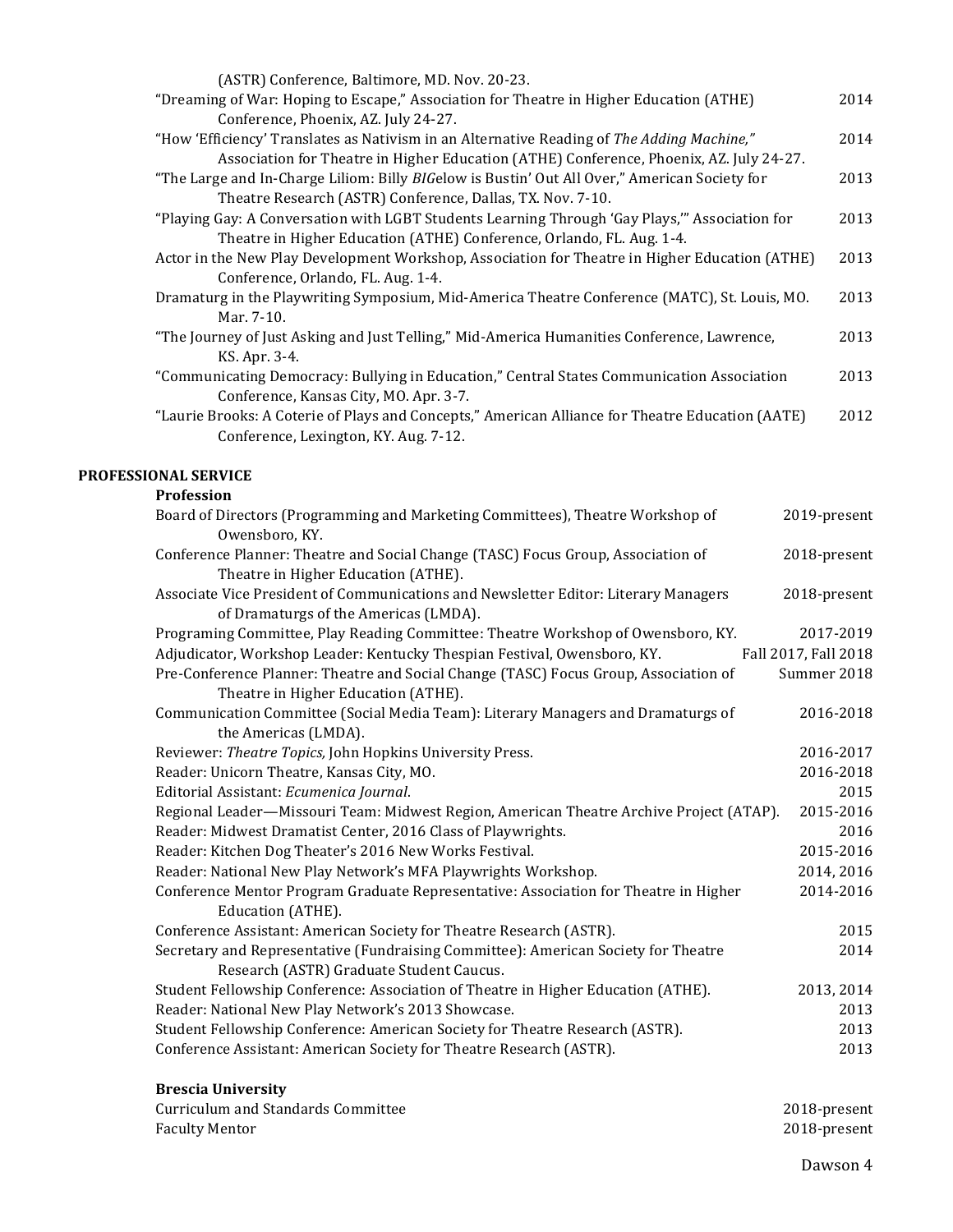|                  | Quality Enhancement Plan (QEP) Committee                                               |                  |                                 | 2017-present     |
|------------------|----------------------------------------------------------------------------------------|------------------|---------------------------------|------------------|
|                  | Faculty Welfare Committee (Chair)                                                      |                  |                                 | 2017-present     |
|                  | The University of Kansas                                                               |                  |                                 |                  |
|                  | Guest Scholar Committee: Theatre Graduate Students (TGS), The University of Kansas.    |                  |                                 | 2014-2015        |
|                  | Graduate Representative: University Theatre Committee (UTC), The University of Kansas. |                  |                                 | 2014             |
|                  | Graduate Student Senator: The University of Kansas Student Senate.                     |                  |                                 | 2013-2014        |
|                  | Representative: Theatre Graduate Students (TGS), The University of Kansas.             |                  |                                 | 2013-2014        |
|                  | Department of Theatre Representative: Theatre Graduate Students (TGS), The             |                  |                                 | 2012-2013        |
|                  | University of Kansas.                                                                  |                  |                                 |                  |
|                  |                                                                                        |                  |                                 |                  |
| <b>Dramaturg</b> | SCHOLARSHIP IN PRACTICE/PRODUCTION WORK                                                |                  |                                 |                  |
|                  | <b>Theatre Workshop of Owensboro</b>                                                   |                  |                                 |                  |
|                  | Baba Yaga and the Black Sunflower and The Love                                         | Jordan Blake Key |                                 | <b>Fall 2019</b> |
|                  | For Three Oranges                                                                      |                  |                                 |                  |
|                  | <b>Unicorn Theatre</b>                                                                 |                  |                                 |                  |
|                  | Vietgone                                                                               |                  | Cynthia Levin                   | Spring 2018      |
|                  | Literary Manager/Resident Dramaturg: Unicorn Theatre: Kansas City, MO                  |                  |                                 | 2013-2016        |
|                  | The Ghosts of Lote Bravo (NNPN Rolling World Premiere)                                 |                  | Ian Crawford                    | Spring 2016      |
|                  | How to Use a Knife (In-Progress Play Reading Series)                                   |                  | Cynthia Levin                   | Spring 2016      |
|                  | Buyer & Cellar                                                                         |                  | Darren Sextro                   | <b>Fall 2015</b> |
|                  | The Brothers Size                                                                      |                  | Mykel Hill                      | <b>Fall 2015</b> |
|                  | The Oldest Boy                                                                         |                  | Cynthia Levin                   | <b>Fall 2015</b> |
|                  | <b>Tribes</b>                                                                          |                  | Theodore Swetz                  | Spring 2015      |
|                  | Cock                                                                                   |                  | Jeff Church                     | Spring 2015      |
|                  | By the Way, Meet Vera Stark                                                            |                  | Missy Koonce                    | Spring 2014      |
|                  | Water by the Spoonful                                                                  |                  | Mark Robbins                    | Spring 2014      |
|                  | Other Desert Cities                                                                    |                  | Sidonie Garrett                 | Spring 2014      |
|                  | Grounded (NNPN Rolling World Premiere)                                                 |                  | Cynthia Levin                   | Spring 2014      |
|                  | Venus in Fur                                                                           |                  | Cynthia Levin                   | Fall 2013        |
|                  | The Mountain Top                                                                       |                  | Mykel Hill                      | Summer 2013      |
|                  | My Name is Asher Lev                                                                   |                  | Cynthia Levin                   | Spring 2013      |
|                  | BlackTop Sky (NNPN Rolling World Premiere)                                             |                  | Mykel Hill                      | Spring 2013      |
|                  | Hungry (World Premiere)                                                                |                  | Cynthia Levin                   | Spring 2012      |
|                  | Red                                                                                    |                  | Cynthia Levin                   | <b>Fall 2011</b> |
|                  | Distracted                                                                             |                  | Cynthia Levin                   | <b>Fall 2010</b> |
|                  | <b>Kentucky Wesleyan College</b>                                                       |                  |                                 |                  |
|                  | The Heidi Chronicles                                                                   |                  | Nate Gross                      | <b>Fall 2017</b> |
|                  | The University of Kansas                                                               |                  |                                 |                  |
|                  | University Theatre Dramaturg: The University of Kansas, Lawrence, KS                   |                  |                                 | 2014-2015        |
|                  | Adding Machine: A Musical                                                              |                  | Mechele Leon                    | <b>Fall 2013</b> |
|                  | <b>Coterie Theatre</b>                                                                 |                  |                                 |                  |
|                  | The Wrestling Season                                                                   |                  | Leigh Miller                    | Spring 2012      |
|                  |                                                                                        |                  |                                 |                  |
|                  | <b>University of Missouri-Kansas City</b>                                              |                  |                                 |                  |
|                  | The Shape of Things                                                                    |                  | R.Schaeffer/C.Noack Spring 2011 |                  |
|                  | Shoothorses (World Premiere)                                                           |                  | Barry Kyle                      | Spring 2011      |
|                  | <b>University of Evansville</b>                                                        |                  |                                 |                  |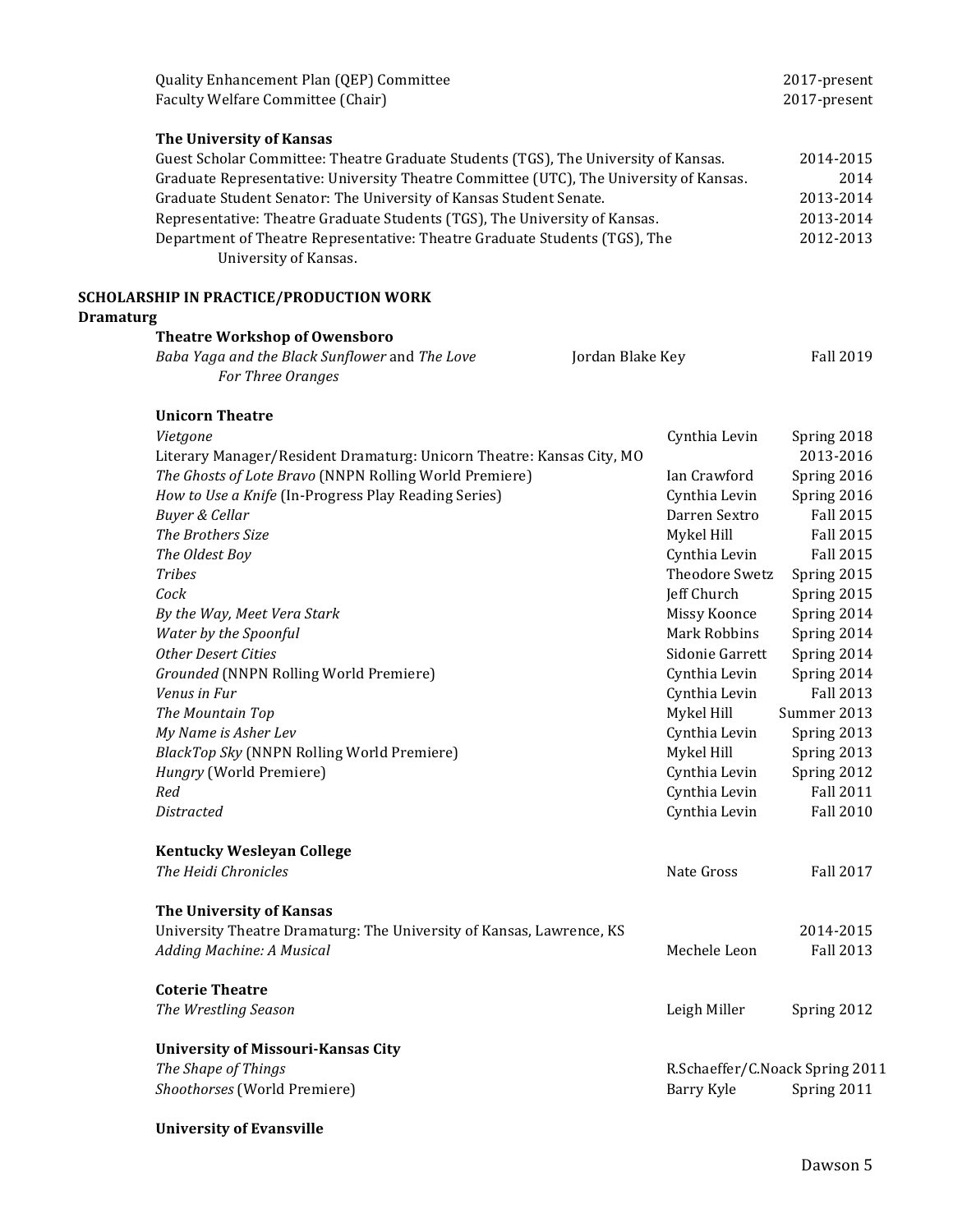## **Director**

| Spring 2020<br>Spring 2019<br><b>Fall 2018</b><br><b>Fall 2018</b><br><b>Fall 2017</b><br>Spring 2015<br><b>Fall 2014</b><br>Spring 2014<br>Spring 2014<br>Spring 2013<br>Spring 2013<br>Spring 2009<br><b>Fall 2008</b><br>Spring 2008<br><b>Fall 2007</b><br>Spring 2007 |             |
|----------------------------------------------------------------------------------------------------------------------------------------------------------------------------------------------------------------------------------------------------------------------------|-------------|
|                                                                                                                                                                                                                                                                            |             |
|                                                                                                                                                                                                                                                                            |             |
|                                                                                                                                                                                                                                                                            |             |
|                                                                                                                                                                                                                                                                            |             |
|                                                                                                                                                                                                                                                                            |             |
|                                                                                                                                                                                                                                                                            |             |
|                                                                                                                                                                                                                                                                            |             |
|                                                                                                                                                                                                                                                                            |             |
|                                                                                                                                                                                                                                                                            |             |
|                                                                                                                                                                                                                                                                            |             |
|                                                                                                                                                                                                                                                                            |             |
|                                                                                                                                                                                                                                                                            |             |
|                                                                                                                                                                                                                                                                            |             |
|                                                                                                                                                                                                                                                                            |             |
|                                                                                                                                                                                                                                                                            |             |
|                                                                                                                                                                                                                                                                            |             |
| Spring 2007                                                                                                                                                                                                                                                                |             |
| <b>Fall 2006</b>                                                                                                                                                                                                                                                           |             |
| Spring 2006                                                                                                                                                                                                                                                                |             |
| <b>Fall 2005</b>                                                                                                                                                                                                                                                           |             |
|                                                                                                                                                                                                                                                                            |             |
| Spring 2019                                                                                                                                                                                                                                                                |             |
| <b>Fall 2018</b>                                                                                                                                                                                                                                                           |             |
| Spring 2017                                                                                                                                                                                                                                                                |             |
| Spring 2017                                                                                                                                                                                                                                                                |             |
| Spring 2017<br>Spring 2017<br><b>Fall 2016</b>                                                                                                                                                                                                                             |             |
|                                                                                                                                                                                                                                                                            | Spring 2016 |
|                                                                                                                                                                                                                                                                            | Spring 2016 |
| Summer 2015                                                                                                                                                                                                                                                                |             |
| Spring 2015                                                                                                                                                                                                                                                                |             |
| Spring 2014                                                                                                                                                                                                                                                                |             |
|                                                                                                                                                                                                                                                                            |             |
| Spring 2015                                                                                                                                                                                                                                                                |             |
| Summer 2013                                                                                                                                                                                                                                                                |             |
|                                                                                                                                                                                                                                                                            |             |
| Spring 2013                                                                                                                                                                                                                                                                |             |
|                                                                                                                                                                                                                                                                            |             |
| <b>Fall 2019</b>                                                                                                                                                                                                                                                           |             |
| Spring 2019                                                                                                                                                                                                                                                                |             |
| Spring 2018                                                                                                                                                                                                                                                                |             |
|                                                                                                                                                                                                                                                                            |             |
| Summer 2016                                                                                                                                                                                                                                                                |             |
|                                                                                                                                                                                                                                                                            |             |
|                                                                                                                                                                                                                                                                            |             |